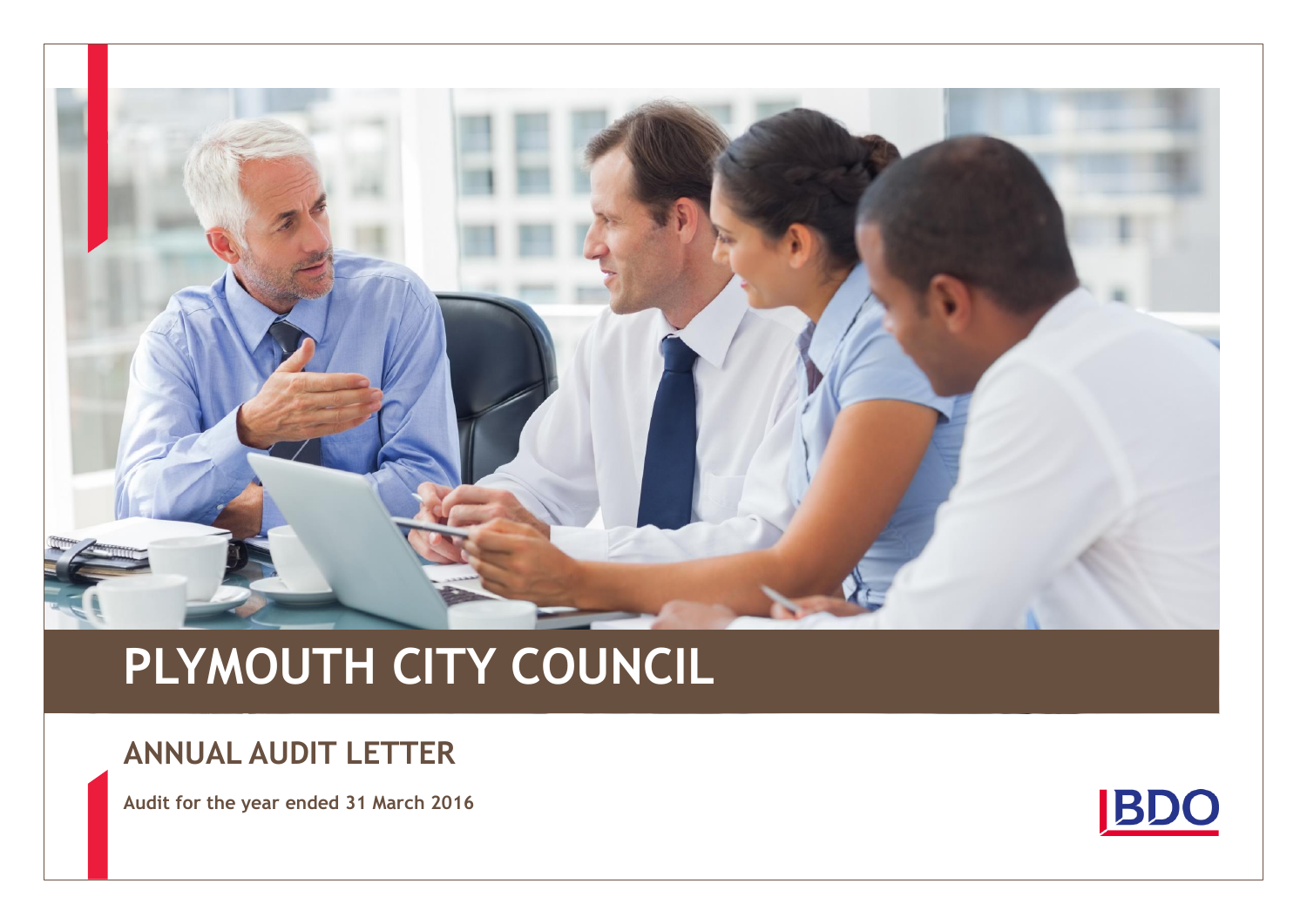# **EXECUTIVE SUMMARY**

#### **Purpose of the letter**

This Annual Audit Letter summarises the key issues arising from the work that we have carried out in respect of the financial year ended 31 March 2016. It is addressed to the Council but is also intended to communicate the key findings we have identified to key external stakeholders and members of the public. It will be published on the website of Public Sector Audit Appointments Limited.

#### **Responsibilities of auditors and the Council**

It is the responsibility of the Council to ensure that proper arrangements are in place for the conduct of its business and that public money is safeguarded and properly accounted for.

Our responsibility is to plan and carry out an audit that meets the requirements of the National Audit Office's Code of Audit Practice (the Code), and to review and report on:

- the Council's financial statements
- whether the Council has made proper arrangements for securing economy, efficiency and effectiveness in its use of resources.

We are also required to report where we have exercised our statutory powers under the Local Audit and Accountability Act 2014 in any matter and our grant claims and returns certification work.

We recognise the value of your co-operation and support and would like to take this opportunity to express our appreciation for the assistance and co-operation provided during the audit.

**BDO LLP** October 2016

#### **Audit conclusions**

#### **FINANCIAL STATEMENTS**

We issued an unqualified true and fair opinion on the financial statements on 23rd September 2016.

We reported our detailed findings to the Audit Committee on 15th September 2016.

#### **USE OF RESOURCES**

We issued an unqualified conclusion on the Council's arrangements for securing economy, efficiency and effectiveness in its use of resources on 23rd September 2016.

The Council has prepared a Medium Term Financial Plan (MTFP) which has identified a need to achieve savings of approximately £24 million in 2016/17 to bring expenditure in-line with the forecast level of financial resources. Grant funding is forecast to decline further in future years requiring further substantial savings in the period to at least 2020.

We considered the Council's arrangements and concluded that they are currently reasonable but the scale of the financial challenge will require the position to be closely monitored.

#### **EXERCISE OF STATUTORY POWERS**

An elector made an objection in connection with expenditure incurred in connection with an event for which the Council provided financial support. We did not identify any significant issues as a result of this investigation but did identify some recommendations to improve the clarity of the Council's processes for authorising such activities.

#### **GRANT CLAIMS AND RETURNS CERTIFICATION**

Our review of grant claims is in progress and the results will be reported upon completion of this work.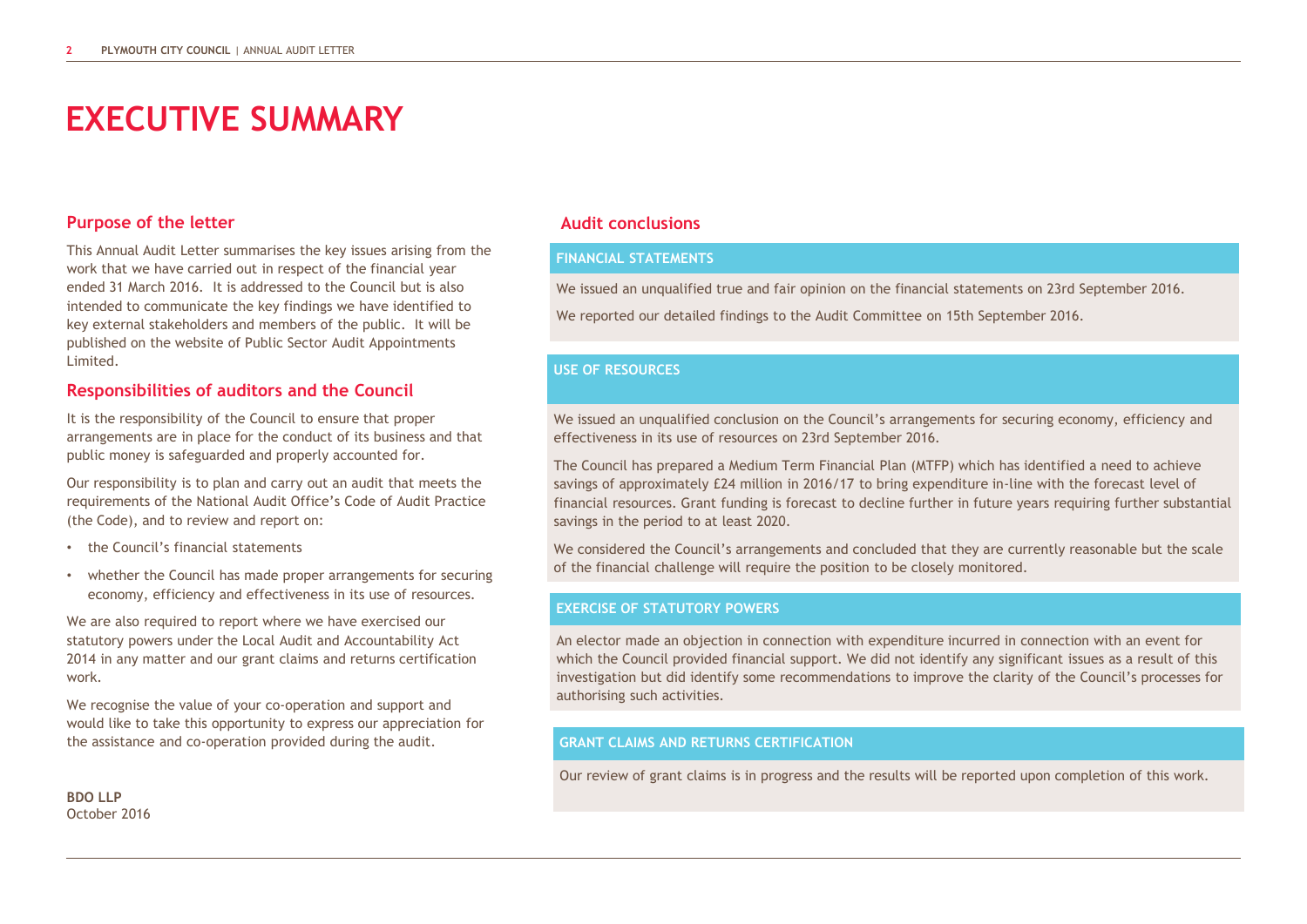### **FINANCIAL STATEMENTS**

**OPINION** We issued an unqualified true and fair opinion on the financial statements on 23rd September 2016.

#### **Scope of the audit of the financial statements**

An audit involves obtaining evidence about the amounts and disclosures in the financial statements sufficient to give reasonable assurance that they are free from material misstatement, whether caused by fraud or error.

This includes an assessment of whether the accounting policies are appropriate to the Council's circumstances and have been consistently applied and adequately disclosed, the reasonableness of significant accounting estimates, and the overall presentation of the financial statements.

### **Our assessment of risks of material misstatement**

Our audit was scoped by obtaining an understanding of the Council and its environment, including the system of internal control, and assessing the risks of material misstatement in the financial statements.

We set out below the risks that had the greatest effect on our audit strategy, the allocation of resources in the audit, and directing of the efforts of the audit team.

| <b>REVENUE RECOGNITION</b>                                                                                                                                                                                                                                                                        | <b>RESPONSE</b>                                                                                                                                                                                                                                                                                                                                                                            | <b>FINDINGS</b>                                      |  |
|---------------------------------------------------------------------------------------------------------------------------------------------------------------------------------------------------------------------------------------------------------------------------------------------------|--------------------------------------------------------------------------------------------------------------------------------------------------------------------------------------------------------------------------------------------------------------------------------------------------------------------------------------------------------------------------------------------|------------------------------------------------------|--|
| Auditing standards presume that there are risks of fraud in<br>revenue recognition. These risks may arise from the use of<br>inappropriate accounting policies, failure to apply the<br>Council's stated accounting policies or from an<br>inappropriate use of estimates in calculating revenue. | We carried out procedures to gain an understanding of the<br>Council's internal control environment relevant to<br>preventing loss of income and ensuring that income is<br>recognised in the correct accounting period.<br>We tested a sample of transactions to confirm that it was<br>appropriate to recognise the income and that it had<br>recorded in the correct accounting period. | No issues were identified by our testing of revenue. |  |
|                                                                                                                                                                                                                                                                                                   |                                                                                                                                                                                                                                                                                                                                                                                            |                                                      |  |
| <b>WASTE TO ENERGY PFI</b>                                                                                                                                                                                                                                                                        | <b>RESPONSE</b>                                                                                                                                                                                                                                                                                                                                                                            | <b>FINDINGS</b>                                      |  |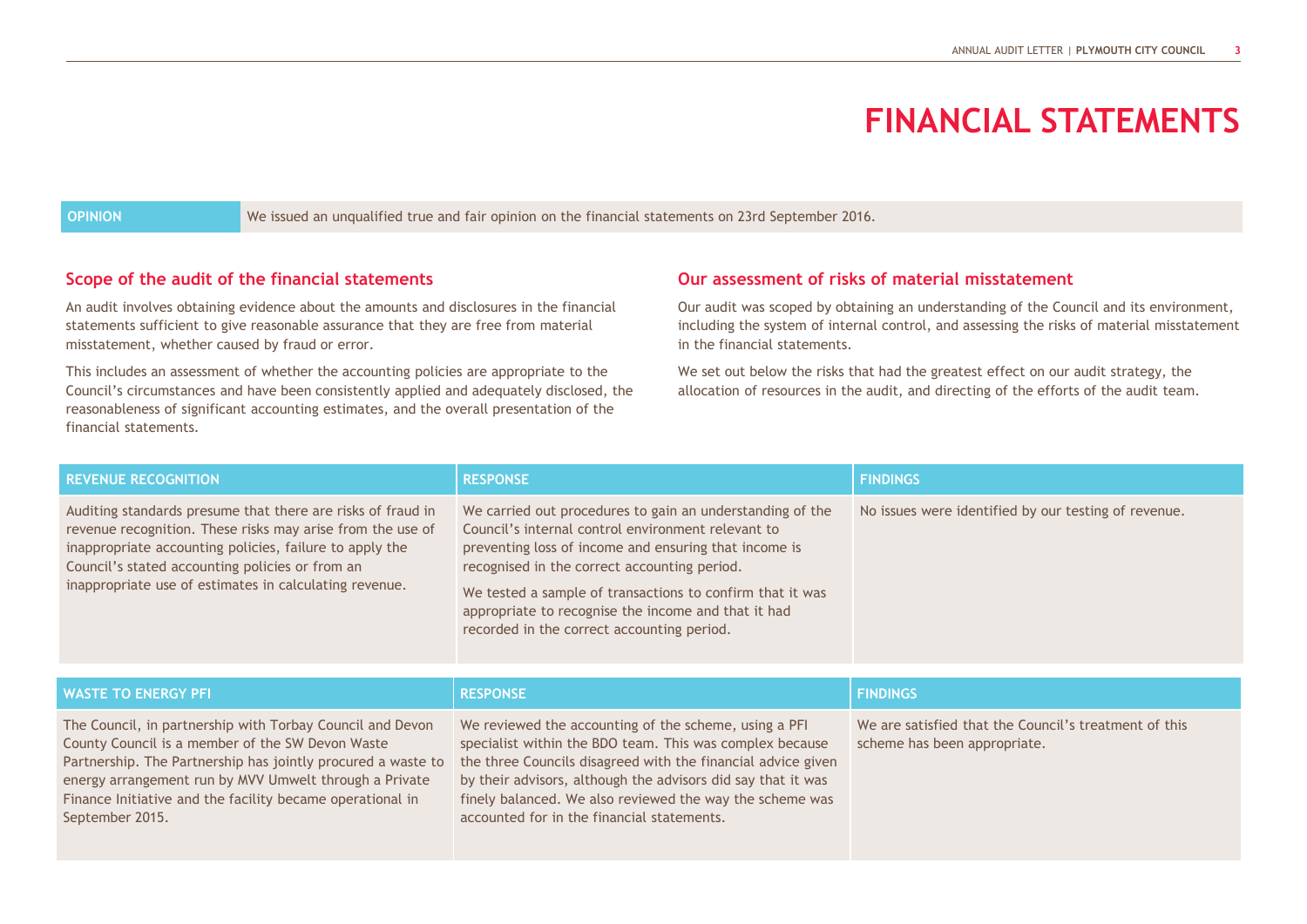### Continued **FINANCIAL STATEMENTS**

| PROPERTY PLANT AND EQUIPMENT (PPE)                                                                                                                                                                                                                                                                   | <b>RESPONSE</b>                                                                                                                                                                                       | <b>FINDINGS</b>                                                                                                                                                                                                                                                                                                                                                                                                |  |
|------------------------------------------------------------------------------------------------------------------------------------------------------------------------------------------------------------------------------------------------------------------------------------------------------|-------------------------------------------------------------------------------------------------------------------------------------------------------------------------------------------------------|----------------------------------------------------------------------------------------------------------------------------------------------------------------------------------------------------------------------------------------------------------------------------------------------------------------------------------------------------------------------------------------------------------------|--|
| Local authorities are required to ensure that the carrying<br>value of property, plant and equipment (PPE) is not<br>materially different to the fair value at the balance sheet<br>date. Valuations are performed at least every five years.                                                        | We reviewed the valuation performed by the Council's<br>external valuer and tested a sample of assets to confirm the<br>valuation had been correctly accounted for.                                   | We are satisfied that the Council's treatment of its PPE<br>has been appropriate.                                                                                                                                                                                                                                                                                                                              |  |
| <b>GROUP ENTITIES</b>                                                                                                                                                                                                                                                                                | <b>RESPONSE</b>                                                                                                                                                                                       | <b>FINDINGS</b>                                                                                                                                                                                                                                                                                                                                                                                                |  |
| The Council has a financial interest in a number of entities<br>including a majority holding in CaterED, a company<br>providing catering to schools and DELT, a joint venture with<br>NEW Devon CCG.<br>The Council is also a partner with the CCG in a pooled<br>budget for health and social care. | We reviewed the accounts of both CaterEd and DELT, which<br>were not consolidated.<br>We also tested the expenditure relating to the pooled<br>budget and liaised with the auditors of NEW Devon CCG. | The Council chose not to prepare Group Accounts on the<br>basis that consolidation would not have materially affected<br>the Council's accounts. We are satisfied that this decision<br>was reasonable on the grounds that the adjustments would<br>not have been material.<br>We are also satisfied that the treatment of the Council's<br>transactions in connection with the pooled budget were<br>correct. |  |

| <b>PENSIONS ASSUMPTIONS</b>                                                                                                                                                                                                                                                                                                                                                                                                                                                                                                             |                                                                                                                                                                                                                                                                                                                     |                                                                           |
|-----------------------------------------------------------------------------------------------------------------------------------------------------------------------------------------------------------------------------------------------------------------------------------------------------------------------------------------------------------------------------------------------------------------------------------------------------------------------------------------------------------------------------------------|---------------------------------------------------------------------------------------------------------------------------------------------------------------------------------------------------------------------------------------------------------------------------------------------------------------------|---------------------------------------------------------------------------|
|                                                                                                                                                                                                                                                                                                                                                                                                                                                                                                                                         | <b>RESPONSE</b>                                                                                                                                                                                                                                                                                                     | <b>FINDINGS</b>                                                           |
| The Council's pension liability comprises a share of the<br>market value of assets held in the Local Government Pension<br>Scheme (LGPS) administered by Devon County Council and<br>the estimated future liability to pay pensions.<br>An actuarial estimate of the pension fund liability is<br>calculated by an independent firm of actuaries with<br>specialist knowledge and experience.<br>There is a risk the valuation is not based on accurate<br>membership data or uses inappropriate assumptions to value<br>the liability. | We tested the amounts and disclosures recorded in the<br>Council's accounts to information provided by the Devon<br>County Council Pension Fund actuary. We also requested<br>information from the auditor of the Devon Pension Fund to<br>provide assurance on the amounts disclosed in the Council's<br>accounts. | The amounts and disclosures made by the Council have<br>been appropriate. |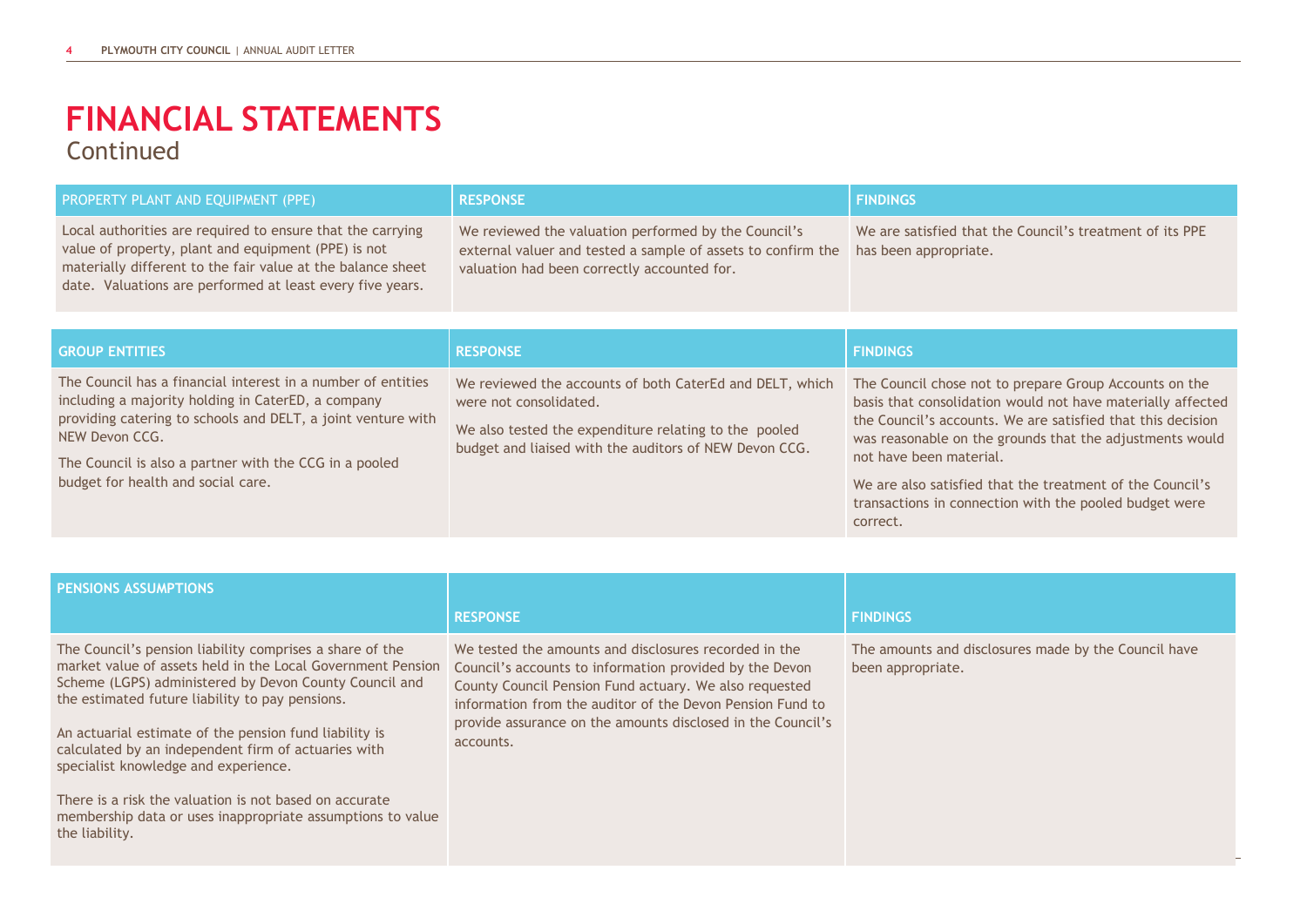### **FINANCIAL STATEMENTS Continued**

#### **Our application of materiality**

We apply the concept of materiality both in planning and performing our audit, and in evaluating the effect of misstatements.

We consider materiality to be the magnitude by which misstatements, including omissions, could influence the economic decisions of reasonably knowledgeable users that are taken on the basis of the financial statements.

Importantly, misstatements below these levels will not necessarily be evaluated as immaterial as we also take account of the nature of identified misstatements, and the particular circumstances of their occurrence, when evaluating their effect on the financial statements as a whole.

The materiality for the financial statements as a whole was set at £10.8 million. This was determined by reference to the Council's expenditure and which we consider to be one of the principal considerations for the Council in assessing financial performance. The agreed materiality level represents approximately 1.75% of the Council' gross expenditure.

We agreed with the Audit Committee that we would report all individual audit differences in excess of £324,000.

#### **Audit differences**

We identified a misstatement of £416,000 relating to the pension liability that was identified when the accounts for the Tamar Bridge and Tor Point Ferry were finalised. The Council considered amending the accounts but the amount was below the materiality level set during the audit and amendment was not necessary.

#### **Other matters we report on**

#### **Annual governance statement**

We are satisfied that the Annual Governance Statement is not misleading or inconsistent with other information we were aware of from our audit.

#### **Other matters we report on (continued)**

#### **Narrative reporting**

Local authorities are required to include a narrative report in the Statement of Accounts to offer interested parties an effective guide to the most significant matters reported in the accounts. The narrative report should be fair, balanced and understandable for the users of the financial statements.

We are satisfied that the information given in the 2015/16 narrative report is consistent with the financial statements.

#### **Internal controls**

We did not find any significant deficiencies in internal controls during the course of our audit. A number of areas for improvement were identified which we have discussed with management. These include improvements to be made to the final accounts process.

#### **Whole of Government Accounts**

Auditors are required to review Whole of Government Account (WGA) information prepared by councils where expenditure exceeds £350 million.

We have completed our review in accordance with the Instructions issued by the National Audit Office. This required that we compare the information in your Data Collection Tool (DCT) submission with the audited financial statements, undertake testing of completeness and accuracy of WGA counter party transactions and balances, and provide an assurance statement to the National Audit Office.

We have no issues to report.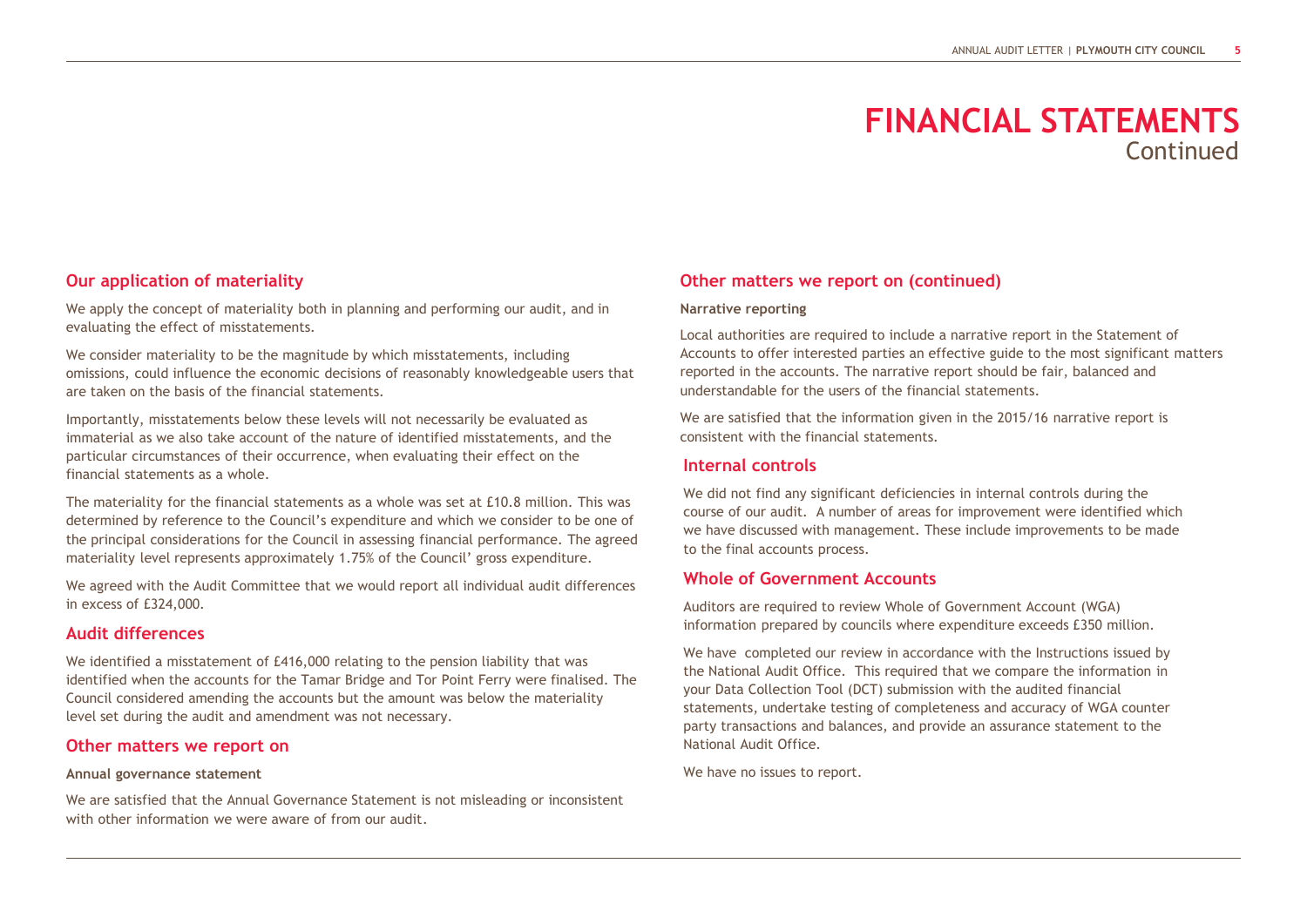# **USE OF RESOURCES**

**CONCLUSION** We issued an unqualified conclusion on the arrangements for securing economy, efficiency and effectiveness in its use of resources on 23rd September 2016.

#### **Scope of the audit of use of resources**

We are required to be satisfied that proper arrangements have been made to secure economy, efficiency and effectiveness in the use of resources based on the following reporting criterion:

• In all significant respects, the audited body had proper arrangements to ensure it took properly informed decisions and deployed resources to achieve planned and sustainable outcomes for taxpayers and local people.

As part of reaching our overall conclusion we consider the following sub criteria in our work: informed decision making, sustainable resource deployment, and working with partners and other third parties.

#### **Our assessment of significant risks**

Our audit was scoped by information obtained from your previous auditor, relevant findings from work undertaken in support of the opinion on financial statements, reports from the Council including internal audit, information disclosed or available to support the governance statement and annual report, and information available from the risk registers and supporting arrangements.

We set out below the risks that had the greatest effect on our audit strategy, the allocation of resources in the audit, and directing of the efforts of the audit team.

| <b>SUSTAINABLE FINANCES</b>                                                                                                                                                                                                                                                                                                                                                               | <b>RESPONSE</b>                                                                                                                                                                                                                                                                                                                       | <b>FINDINGS</b>                                                                                                                                                                                                                                                                                                                                                                                                                                                                                                                                                                                                                                                                                                                                                                                       |
|-------------------------------------------------------------------------------------------------------------------------------------------------------------------------------------------------------------------------------------------------------------------------------------------------------------------------------------------------------------------------------------------|---------------------------------------------------------------------------------------------------------------------------------------------------------------------------------------------------------------------------------------------------------------------------------------------------------------------------------------|-------------------------------------------------------------------------------------------------------------------------------------------------------------------------------------------------------------------------------------------------------------------------------------------------------------------------------------------------------------------------------------------------------------------------------------------------------------------------------------------------------------------------------------------------------------------------------------------------------------------------------------------------------------------------------------------------------------------------------------------------------------------------------------------------------|
| The Council has prepared a Medium Term Financial Plan<br>(MTFP) which has identified a financial resources shortfall of<br>approximately £24 million in 2016/17.<br>Looking longer-term, the MTFP identifies additional financial<br>pressures. Current forecasts indicate that further savings of<br>approximately £37 million in the three years from 2017 to<br>2020 will be required. | We considered the Council's MTFP and the basis of the<br>assumptions within these forecasts.<br>We also obtained details of the Council's processes for<br>managing the major transformation that will be required to<br>achieve the cost savings and reviewed the arrangements for<br>monitoring progress against financial targets. | The Council has prepared a medium term financial plan<br>(MTFP) and has also instituted a process that seeks to<br>address the financial challenge. It is evident that<br>management have identified the successful achievement of<br>the budget as a key priority and there is substantial focus<br>on the steps that need to be taken.<br>The Council has developed arrangements that are<br>reasonable and close monitoring is in place. The detailed<br>analysis of year to date net spend at the end of Quarter 1<br>(to 30 June 2016)'s identified a shortfall against the<br>2016/17 budget of approximately £3.8 million. Steps are<br>being taken to address this shortfall.<br>The Council is facing a major financial challenge but the<br>arrangements in place are currently reasonable. |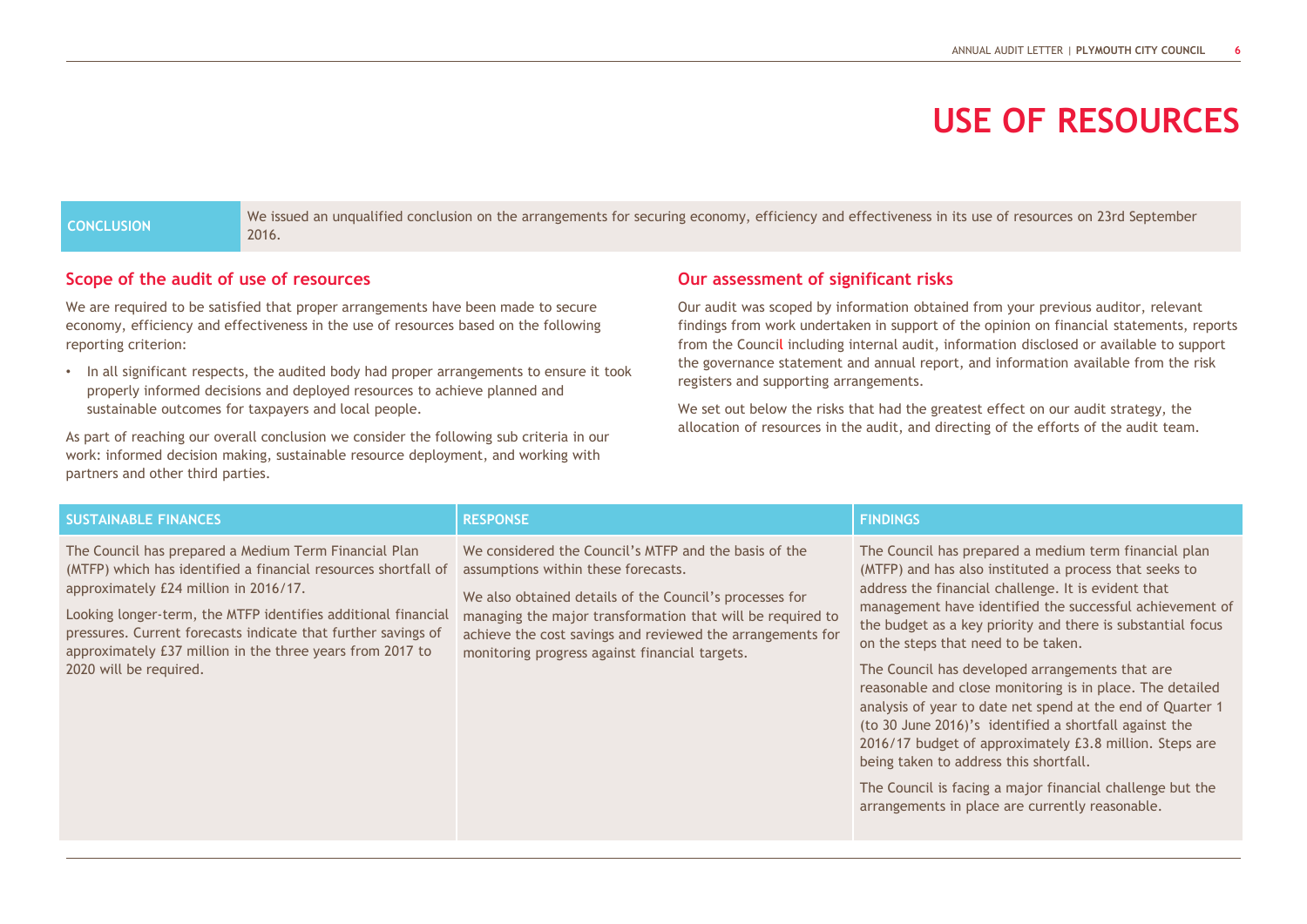### Continued **USE OF RESOURCES**

| <b>WORKING WITH OTHER ORGANISATIONS</b>                                                                                                                                                                                                                                                                      | <b>RESPONSE</b>                                                                                                                                           | <b>FINDINGS</b>                                                                                                                                                                                                                                                                                                                                          |
|--------------------------------------------------------------------------------------------------------------------------------------------------------------------------------------------------------------------------------------------------------------------------------------------------------------|-----------------------------------------------------------------------------------------------------------------------------------------------------------|----------------------------------------------------------------------------------------------------------------------------------------------------------------------------------------------------------------------------------------------------------------------------------------------------------------------------------------------------------|
| The Council has a number of partnership arrangements in<br>place, including DELT (a joint venture company with NHS<br>NEW Devon CCG), a waste to energy PFI involving other local<br>authorities and a Better Care Fund (BCF) arrangement.                                                                   | We responded to this risk by assessing the arrangements the<br>Council has in place and the extent to which the Council<br>works with others in the area. | The Council has developed many arrangements with other<br>organisations and in addition to the Integrated Fund with<br>NEW Devon CCG, the Tamar Bridge and Tor Point Ferry<br>operation represents a long-standing joint operation with                                                                                                                  |
| As with any partnership arrangements, there are risks<br>around governance, control and value for money and<br>therefore for existing partnerships these do need to be<br>assessed regularly. Similarly, for any new proposed                                                                                |                                                                                                                                                           | Cornwall County Council. The Council's arrangements with<br>NEW Devon CCG are innovative and include genuine risk<br>pooling and some joint Audit Committee meetings with the<br>CCG.                                                                                                                                                                    |
| partnership arrangement the arrangements should be<br>assessed in advance of entering the new arrangement. At<br>the same time, it is important that the Council remains<br>alert to opportunities to work with others and continues to<br>seek out opportunities to work innovatively with its<br>partners. |                                                                                                                                                           | In addition, in partnership with NHS NEW Devon CCG, the<br>Council has created a joint venture (JV) company (DELT) to<br>provide IT services to both the Council and the CCG. The<br>creation of the JV provides an opportunity to expand the<br>scope of DELT's work and its customer base and therefore<br>represents a future commercial opportunity. |
|                                                                                                                                                                                                                                                                                                              |                                                                                                                                                           | The Council has reasonable arrangements in place for<br>working with others and the governance arrangements are<br>satisfactory.                                                                                                                                                                                                                         |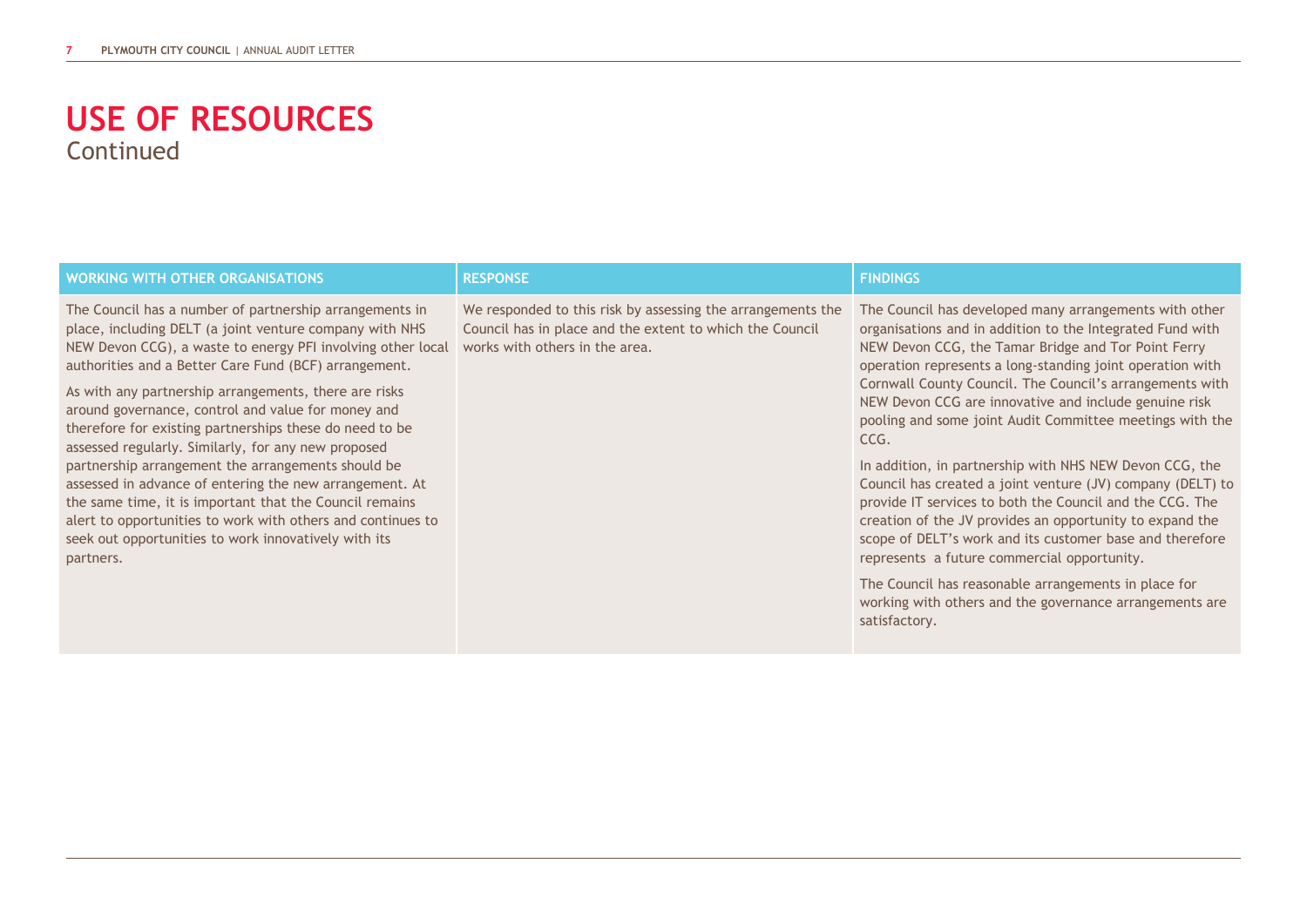### **EXERCISE OF STATUTORY POWERS**

REPORT BY EXCEPTION We have undertaken work in connection with an elector objection that we received relating to the Council's financial support for the MTV Crashes event.

#### **Use of statutory powers**

During the audit, we received notice that a local elector wished to make an objection in connection with expenditure incurred by the Council when it provided financial support for the MTV Crashes event in 2015.

The objection claimed that the Council's expenditure in supporting the event had not been properly authorised and therefore was potentially unlawful. We investigated the background to the decision including reviewing the papers prepared for Cabinet and the minutes of the meeting. We concluded that adequate authorisation for the expenditure had been given.

Unless new information is brought to our attention there is nothing further for us to investigate with regard to this matter. We did, however, note that it would have been helpful if the papers that were provided to members in connection with the event had been significantly clearer about the financial risks for the Council.

We have discussed this matter with officers and agreed that officers will ensure that the financial risks associated with future events are made clearer in reports to members and that any significant overspends will be reported back to members.

#### **Audit certificate**

We have formally concluded our audit and issued our Audit Certificate on 28 October 2016.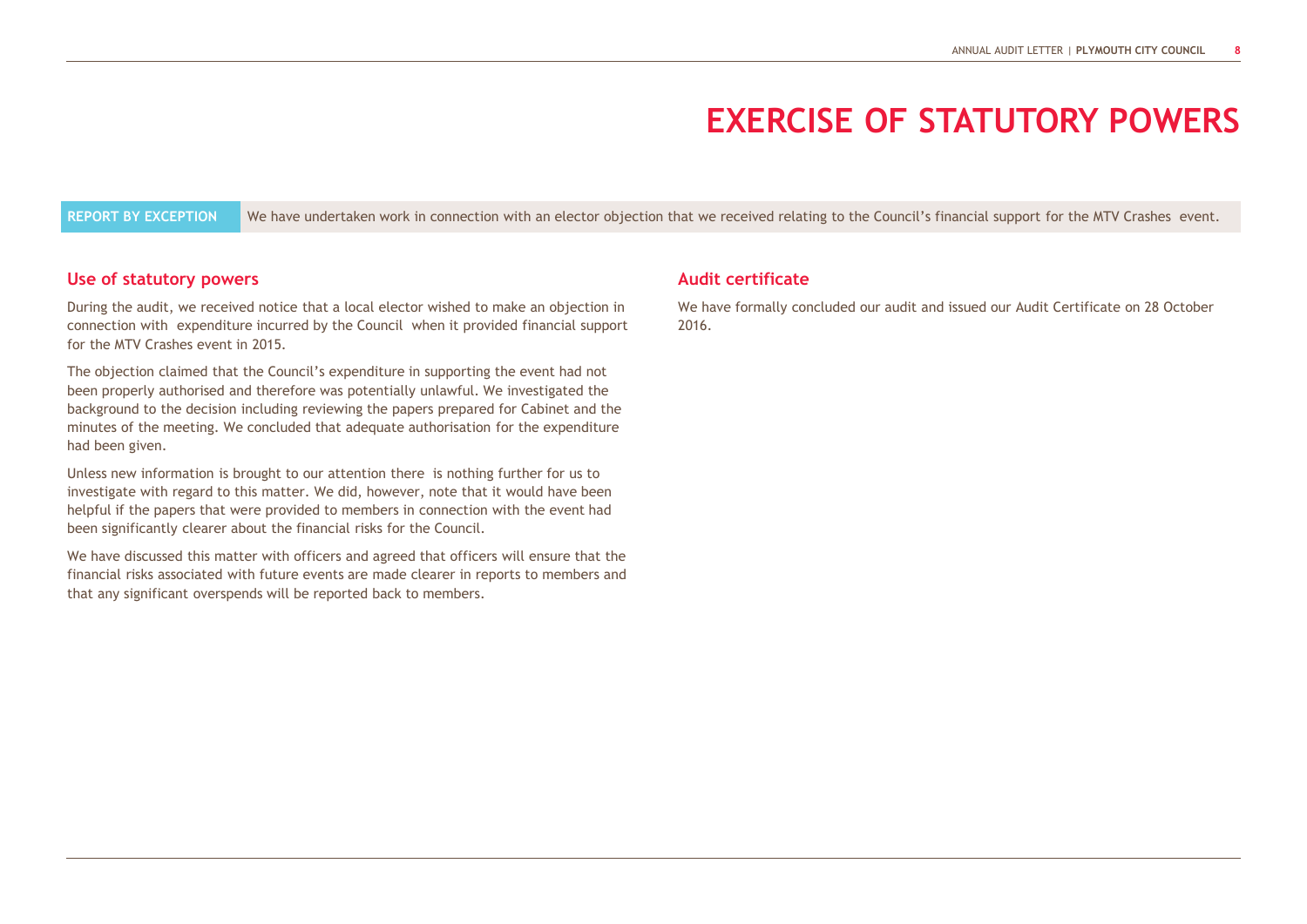# **GRANT CLAIMS AND CERTIFICATION**

**CERTIFICATION WORK** Our review of grant claims and returns for 2015/16 is in progress and the results will be reported upon completion of this work.

#### **Housing benefit subsidy claim**

Public Sector Audit Appointments Ltd has a statutory duty to make arrangements for certification by the appointed auditor of the annual housing benefit subsidy claim.

Our work on the 2015/16 housing benefits subsidy claim is currently in progress and we anticipate that it will be completed ahead of the submission deadline of 30 November 2016.

#### **Other claims and returns**

A number of grant claims and returns that were previously included within the scope of the audit have since been removed, but Departments may still seek external assurance over the accuracy of the claim or return.

These assurance reviews are undertaken outside of our appointment by the Audit Commission or Public Sector Audit Appointments Ltd, and are covered by tripartite agreements between the Council, sponsoring Department and the auditor.

At the date of this report, there are no other claims or returns that are being reviewed by us.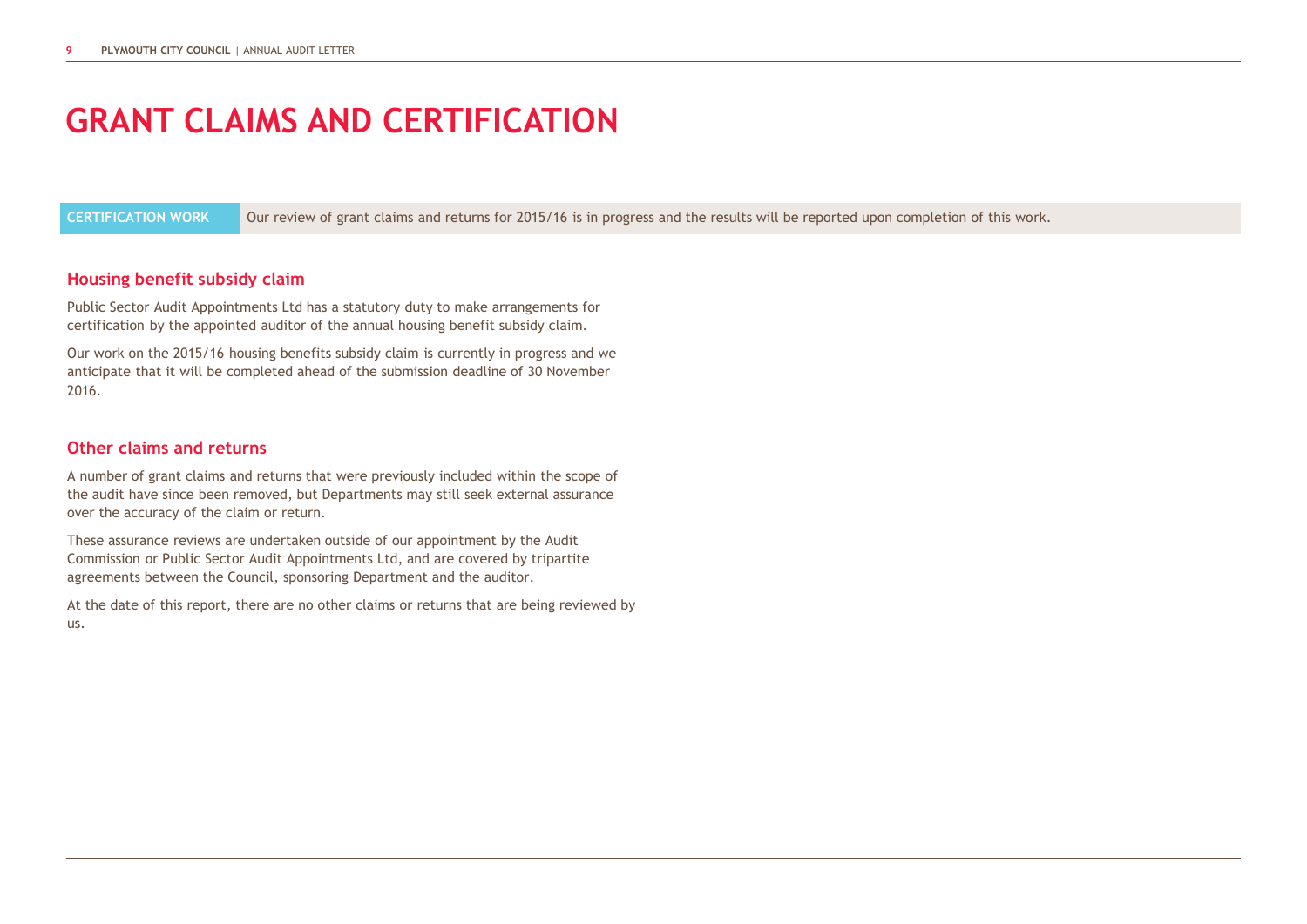### **APPENDIX**

### **Reports issues**

We have issued the following reports

| <b>REPORT</b>       | <b>DATE</b>    |
|---------------------|----------------|
| <b>Audit Plan</b>   | March 2016     |
| Final audit report  | September 2016 |
| Annual Audit Letter | October 2016   |

#### **Fees**

We reported our original fee proposals in our Audit Plan and the latest estimate of our fee for 2015/16 are set out below.

| <b>AUDIT AREA</b>                         | <b>PLANNED FEES</b> | <b>FINAL FEES</b> |
|-------------------------------------------|---------------------|-------------------|
| Code audit                                | £136,784            | £149,199          |
| Treatment of PFI waste to energy scheme   | £10,000             | £10,000           |
| Certification of housing benefits subsidy | £17,477             | £17,477           |
| Elector objection                         | Up to £10,000       | £8,610            |
| Fee for audit services                    | £174,261            | £185,286          |
|                                           |                     |                   |
| Audit related services:                   |                     |                   |
| - None                                    | <b>Nil</b>          | <b>Nil</b>        |
| Fee for audit related services            | <b>Nil</b>          | <b>Nil</b>        |
|                                           |                     |                   |
| Non audit related services:               |                     |                   |
| - None                                    | <b>Nil</b>          | <b>Nil</b>        |
|                                           |                     |                   |
| <b>Total fees</b>                         | £174,261            | £185,286          |